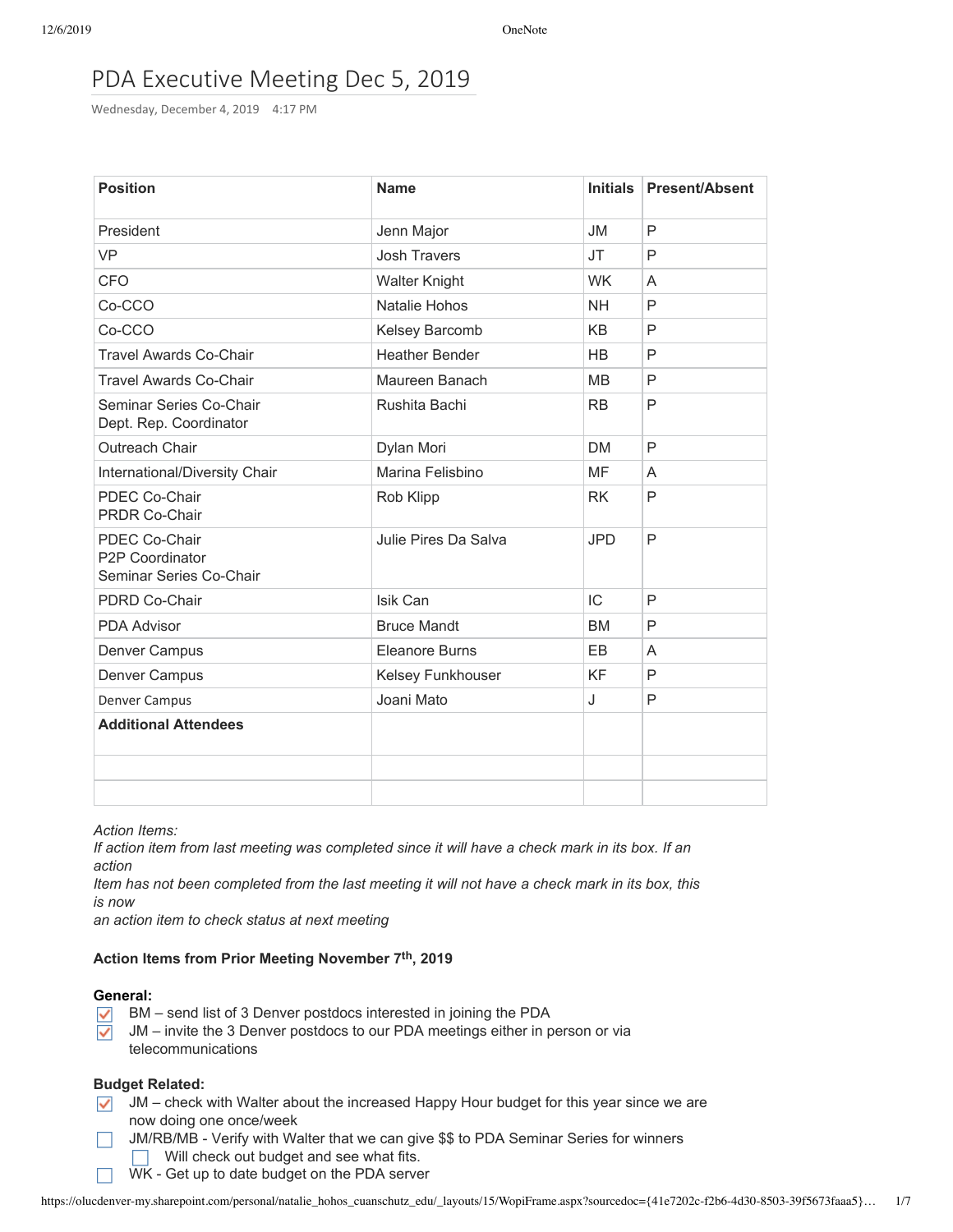# $\Box$  WK /JDP - buy small backup coffee maker

# **Slack Related:**

 $\Box$  JM/JT - asp postdocs on slack if they would use a 'rec' area in the lawn between building 500 and RC1 S for recreation and relaxing if it was better equipped. If so what would you be interested in using this space for and/or have there (more seating, sports area, etc.)

# **Dept. Reps. Related:**

- NH/KB add Dept. Reps bio's to website work with RB/JT to get bios
- RB Make an department rep server to keep all dept rep info on  $\checkmark$

# **Seminar Series Related:**

- DM– email Rebecca about switching food vendors for Seminar
- $\nabla$  RB give schedule of seminar dates, speakers, and rooms to KB/NH for website/ digest

# **Postdoc Engagement Related:**

 $\Box$  JDP – give P2P schedule, room location, and topics to KB/NH for website/digest

# **Today's Meeting Minutes:**

- 1. Introduce new Denver PDA Members
	- a. JM Joani is here today and Kelsey is here via Zoom and we have a third, Eleanore, who isn't here this time. They will rotate and join us when they can since it's hard to get here.
	- b. JM We met a few days ago and we have \$300 for Denver campus so we will give them that and they will do coffee hours.
	- c. J– we haven't decided anything yet we will meet and discuss
	- d. JM we also talked about the potential of our future events to make more accessible to downtown campus, maybe have some later in evening, on weekend, different locations. We will talk about this as they come up. There are 17 downtown postdocs.
- 2. Finance Update (Josh on behalf of Walter)
	- a. JT we have \$3200 left. We have \$300 for Denver PDA, town hall, estimate on monthly event expenses we should have \$1200 more expenses \$1500 with Denver PDA. We have \$1600 untouched money for rest of the year. We do need to take into account money on SAWG since we have used all of our SWAG
	- b. BM planned through end of June with \$1600 left
	- c. JT yes
	- d. BM think about what types of items you want to have. Things like glasses and stickers are good to give out to everyone. When thinking about SWAG think about what you want to do with it. Do we want to increase visibility - what can you do to do this. Think more strategically about what you are getting. Townhall better to have stuff for everyone.
	- e. JT have we ever done t-shirts
	- f. BM PDRD did 2 years ago
	- g.  $JM$  people say t shirts are high on the list of what they like and visible
	- h.  $J$  what about pens
	- i. JM we have pens and stickers and can replenish them.
	- j. BM what is something someone can be like 'I want that' t shirts could be worth considering.
	- $k.$  J fridge magnets
	- l. JM we have done a lot of beverage containers
	- m. \$300 to Denver PDA
		- i. JM we are giving \$300 to Denver postdocs
	- n. Vote on \$ to WiSTEM (asking for \$500)
		- i. JM we got a request for \$500, may be a lot of our remaining budget
		- ii. BM was their request for us to fund the entire thing
		- iii. JM seems like it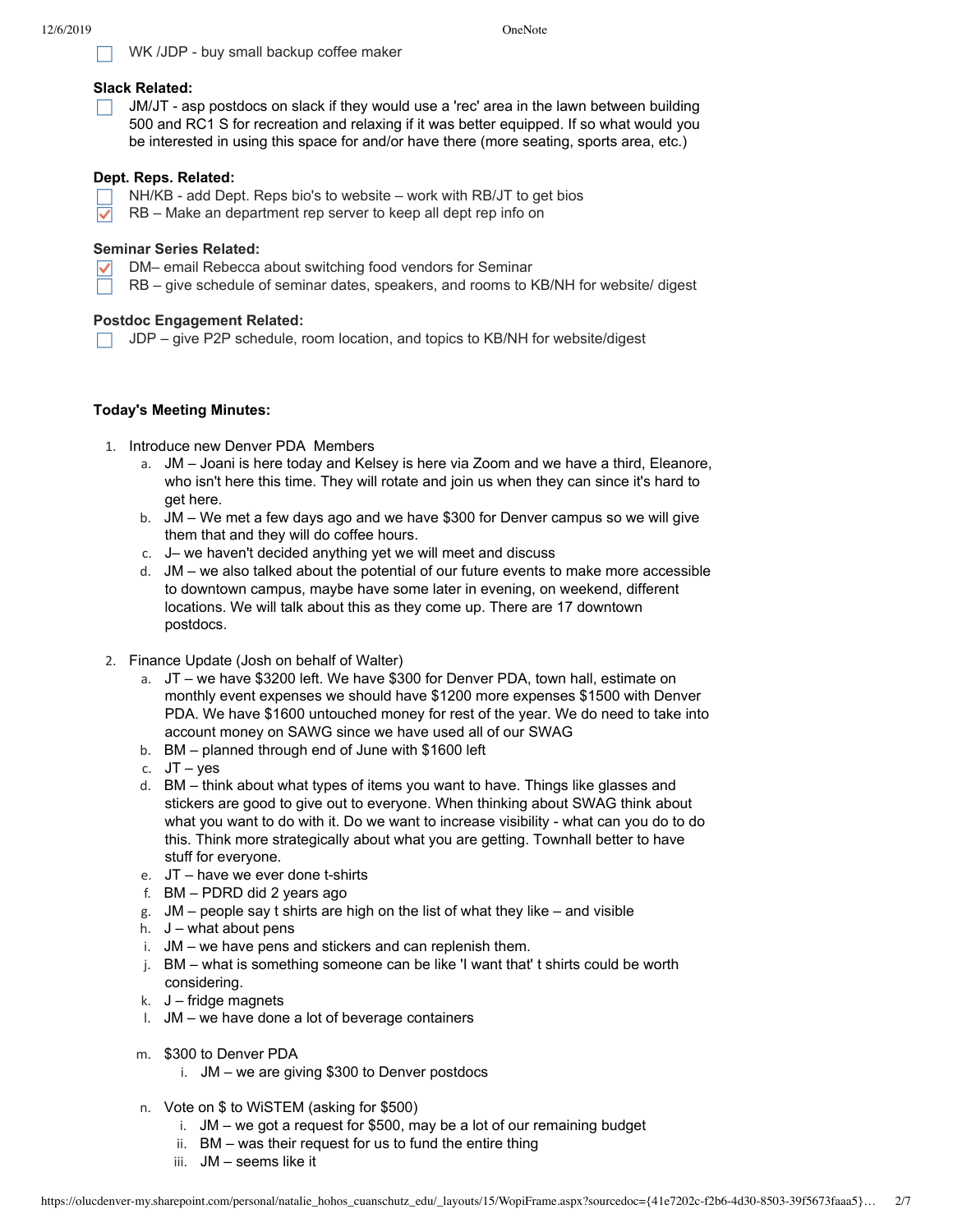- iv. RK I volunteer with this event, this is just for supplies for experiments to do. We are the only ppl they are asking so far. Easier for them to get more money from other groups if we fund them.
- v. NH how much have we given to other groups
- vi. JM \$300 to young hands in sci and AIR \$150
- vii. NH \$500 a lot compared to what we have given in the past. Do we think we will get more requests
- viii. JM Not other than project bridge / sci in news which have not asked yet
- ix.  $KB do$  we know how this got funded last year
- x. JM we haven't funded in the past
- xi. RK they lost their funder for this amount last year. Don't think they are expecting to get it all from us
- xii. BM Is this a line number in budget to have certain number of philanthropy?
- xiii. KF- I did notice that 200 is for mason jars maybe we can cover the rest of the stuff.
- xiv. BM Young hands had a bunch of money and bought a ton of cases of mason jars and we had to move them out, there may still be some left
- xv. JM should we ask them to talk to young hands
- xvi. RK these are the events they did last year. They might not so the mason jar thing again this year, want to mix it up.
- xvii. JM we should still suggest YHS mason jars to them as someone to contact
- xviii. KB the mason jar is a gift they get should be easy to find alternative
- xix. BM my suggestion is to think about what % of budget you want to use to fund other ppl on campus.
- xx. JM if we did 10% we have \$150 to give.
- xxi. BM what we are being told in grad school, any time there is an event like this, encourage to seek out interdisciplinary funding – deans fund – with goal to not have individual requests. This seems like it would hit what they are funding. Making sure they are exploring those options. Define what we feel like we can do, imp to support, but set parameters and give what you can
- xxii. JM we should propose for next year to define how much of our budget goes to this with a funding data application.
- xxiii. NH- nice to do that to see who we can fund to make the biggest impact.
- xxiv. BM people used to ask me for money and they don't anymore. I would gladly contribute too, don't feel like you need to give all the \$\$ there are other untapped outlets.
- xxv. JM I am assuming everyone is somewhat on board, is there anyone who thinks we should not fund at all, \$150 would bring us to 10%.
- xxvi. RB 50% would be okay
- xxvii. RK that would be between the other two we have given
- xxviii. JT do we want to meet our 10%
- xxix. NH I worry that we gave more to young hands
- xxx. JM raise hands \$250 majority agrees.
- xxxi. J \$250 with recommendation to apply elsewhere
- xxxii. JM we can give specific recommendations
- xxxiii. BM in the grad school I am instructed to ask deans fund first, then CDO is second line – I have this money in my budget, just need to go through process of asking. Grad school contributes to deans fund we want grad school supported events to get the money.
- xxxiv. JM \$1200 1300 left for the year we need to brain storm. If we do t-shirts we could do a contest for a design. Think about the options over the holidays.
- xxxv. BM I think you should have a classy cool long standing logo for the PDA that can go on stickers. Have a skyline or something
- 3. Advocacy Update
	- a. JM thought we would be further along by now but it isn't. Heather is going to help now. JM and HB had a talk with BM and the big issues are parental leave, pay, and retirement and when we talked there are pros and cons to all of them. 401K can get thrown out for now - too expensive not going to happen – also supposed to be retention benefit and we are not supposed to stay. We were talking about overall leave, making it the same system as the rest of staff and faculty may be easier to move forward with. We have a few more people interested in being on committee. We will actually kick start after Christmas making plans of who we need to get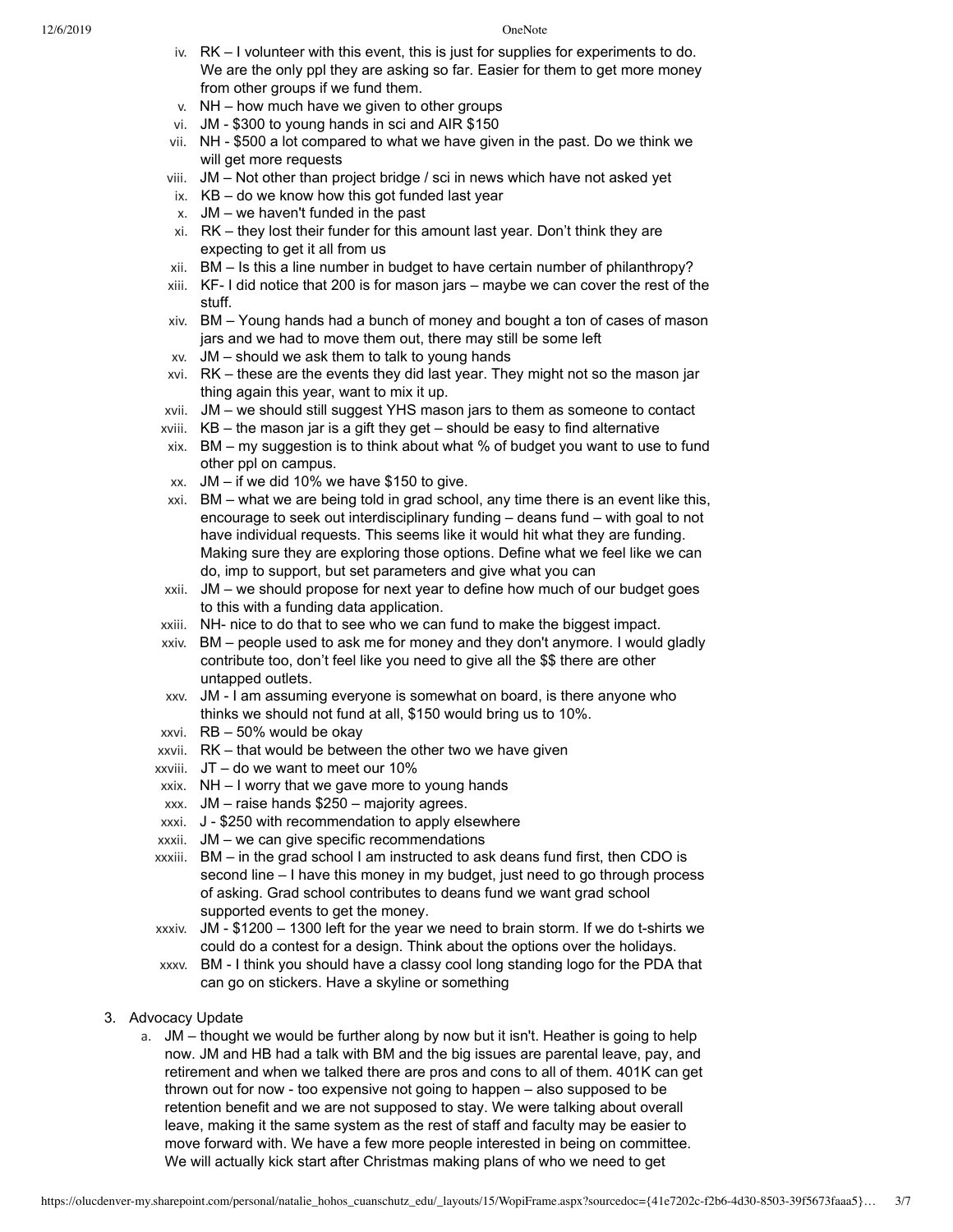involved, formulate proposals, gather stats and who to present this to. Let me know if you're interested or if you know anyone interested.

# 4. Other Updates?

- a. Outreach (Dylan)
	- i.  $DM$  outreach slack channel up and running thanks for everyone for joining I currently have one thing posted on there for a call for judges for metro region sci fair. Planning to add YHS school visit on there with some general instructions on how to get involved with them. Do envision as somewhere anyone can post, so if you have a something you want to post feel free.
	- ii. DM I met with Rebecca from Promga about changing catering. She is down with idea, but we need to look at budget again. Looking at the menu, \$150 for a seminar is limited budget to work with, so will need some work. Goal to get this done before Christmas. CCP started a program Buy Local and there is a catering service run by women who cater food from all over the world, partnered with CCP and I thought this was a good opp. for us to help people who live here.
	- iii. JM another idea, say this doesn't work for our budget. International ed week, at the festival we had a lot of different local venders – we might be able to afford a local vender if we use them frequently and see what they can do with our budget.
	- iv. DM I like the cater they offer, person I trust, and one place, having to seek out different caterer's may be tricky, could be good, reach out to AIR for that?
	- v. KB do you think Promega would give us more once a quarter
	- vi. RB Promega has a limited budget
	- vii. JM we can go to interdisciplinary fund and ask for money...
	- viii. BM think about purpose purpose is seminar having difficult food to eat may make it tough. Don't want to interfere with intent of event. May be better to think about this group for other things we cater. Don't want to have too much of a line to get people through.
	- ix. JM let's remember this for town hall since we have \$500 budget.
- a. P2P (Julie)
	- i. JDP No P2P this month!
- b. Seminar Series (Rushita)
	- i. RB last month first month we did 3 speakers, want to keep this up, next time we have 2. So nonspecific format right now. We may have 4 speakers sometimes in the spring.
	- ii.  $J$  can we make the seminar time longer?
	- iii. JM people will leave
	- iv. BM you already have so many people signed up you need 4 slots to accommodate?
	- v. RB yes, but people will cancel.
	- vi. JM don't recruit more
	- vii. RB yes, this time on slack I did just this month
	- $viii.$   $J can$  anyone in the spring who is signed up for one of the 4 ppl slots take the open spot in Dec?
	- ix. RB no one could, did ask.
	- x.  $JT qreat$  we got so many ppl to do it.
	- xi. JM we will have to think about \$\$ for seminar winners do we do PDA, PDRD, or sponsors to give awards.
	- xii. RB I thought we set aside \$
	- xiii. JM we talked but never decided.
	- xiv. RB I would set the money in brackets in case we need it.
	- xv. RB we have a new co-chair Julie for the seminar series.
	- xvi. BM I am sure you are doing this already, important to see increase in events we are doing. Why you need a budget to do this, we are impactful on campus. This helps for the people who give us \$\$
	- xvii. JM 10 and 15 min talks are more like preparing for conference.
	- xviii. RB yeah, there are even 5 min flash talks. Use more as a discussion platform if you want, talk about what you want.
	- xix. JM On the website, should we put there are rotating formats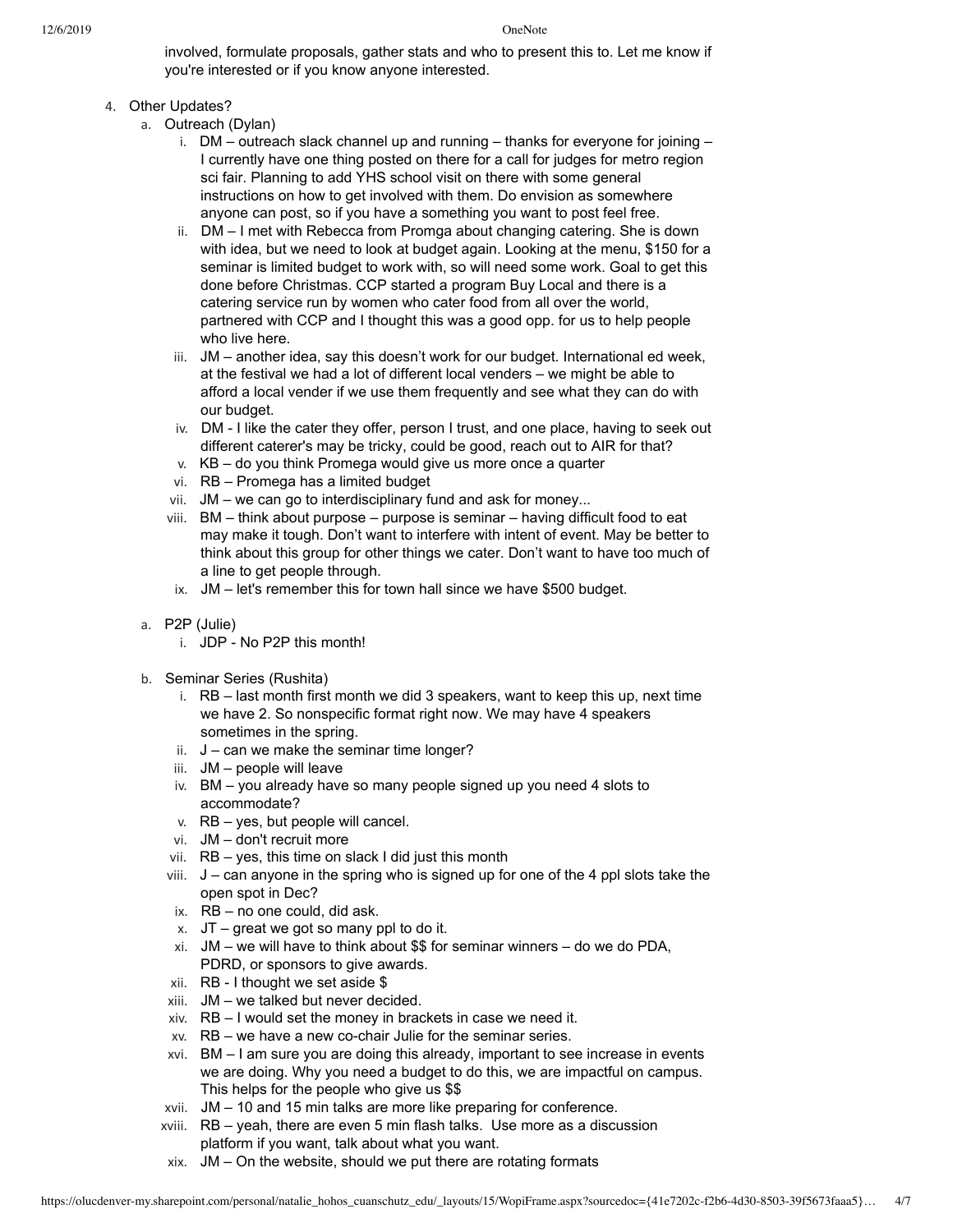- xx. RB let's say short talks and get rid of 20 min format need to change website
- c. Engagement (Rob/Julie)
	- i. RK we have happy hour next week, I have department thing going on I will be late or not there at all. Julie will you be there?
	- ii.  $JDP I$  will move something and I will be there.
	- iii. IC I go as well.
- d. Rep program (Rushita)
	- i. We have created a google drive where every month I coordinate with BM to get list of new postdocs and all postdocs and put it in the folder. Sent link to slack channel. Every month this will go in. Includes Denver Campus as well. Now reps can go on each month and find their new postdocs.
	- ii. RB we need whoever has admin access on slack channel to update who the reps are.
	- iii. JM what's the Denver rep slack channel?
	- iv. RB Dominique set it up
	- v. JM we can get Dominique to add you as admin, or add it as subchannel to PDA slack. Will contact Dominique
- e. Travel Awards (Heather/Maureen)
	- i. HB all people who applied in the last cycle have gotten scores and comments and we are now are working on getting funding for next year.
- f. PDRD (Isik)
	- i. IC We have applied for a PDRD date, not our first choice but what's available: July 23rd. We have subcommittees set up for awards, communications, finance, and speakers. They will start to meet. Going smooth for now. I will meet with people from AIA, they can't hand out sponsor list they have but if I go to their event they will introduce me to ppl
	- ii. JM we have sponsor list to
	- iii. IC want to get more and meet in person
- g. Communications (Kelsey/Natalie)
	- i. KB do we need to add new Denver postdocs to website
	- ii. JM yes
	- iii. KB is there a position title
	- iv. JM Denver Committee, if you think of something else tell Kelsey.
	- v. KB Ill email them to get pictures and info.
	- vi. NH POTM just got promoted this month should we still do, still postdoc when nominated and when I picked them as POTM. Should we still give it to them
	- vii. All agree we should still give it to her.
	- viii. NH any help on stuff for digest much appreciated, especially this month.
- h. Slack (Josh/Jenn)
	- i. BM question about slack channel who can join
	- ii. JM anyone with CU Anschutz/Denver email
	- iii. BM grad students can join?
	- iv. JM yes, we haven't advertised to them
	- v. BM as long as you can track use by postdocs/grad students... asking because for outreach opportunities – these come from other groups that these groups could use slack to advertise. Do you want to keep slack channel postdoc only or is it something that whoever is using it makes it better for everyone
	- vi. JM I don't know, especially if we have an outreach channel ppl need to know how to get there. Need to get new invite link for slack! Think it would be good to invite these groups specifically as a way to reach postdocs
	- vii. NH could be nice for resource sharing channel
	- viii. BM as owners of account do u have membership list
	- ix. JM yes, can see emails for users
	- $x. \quad J you can change what appears in their username.$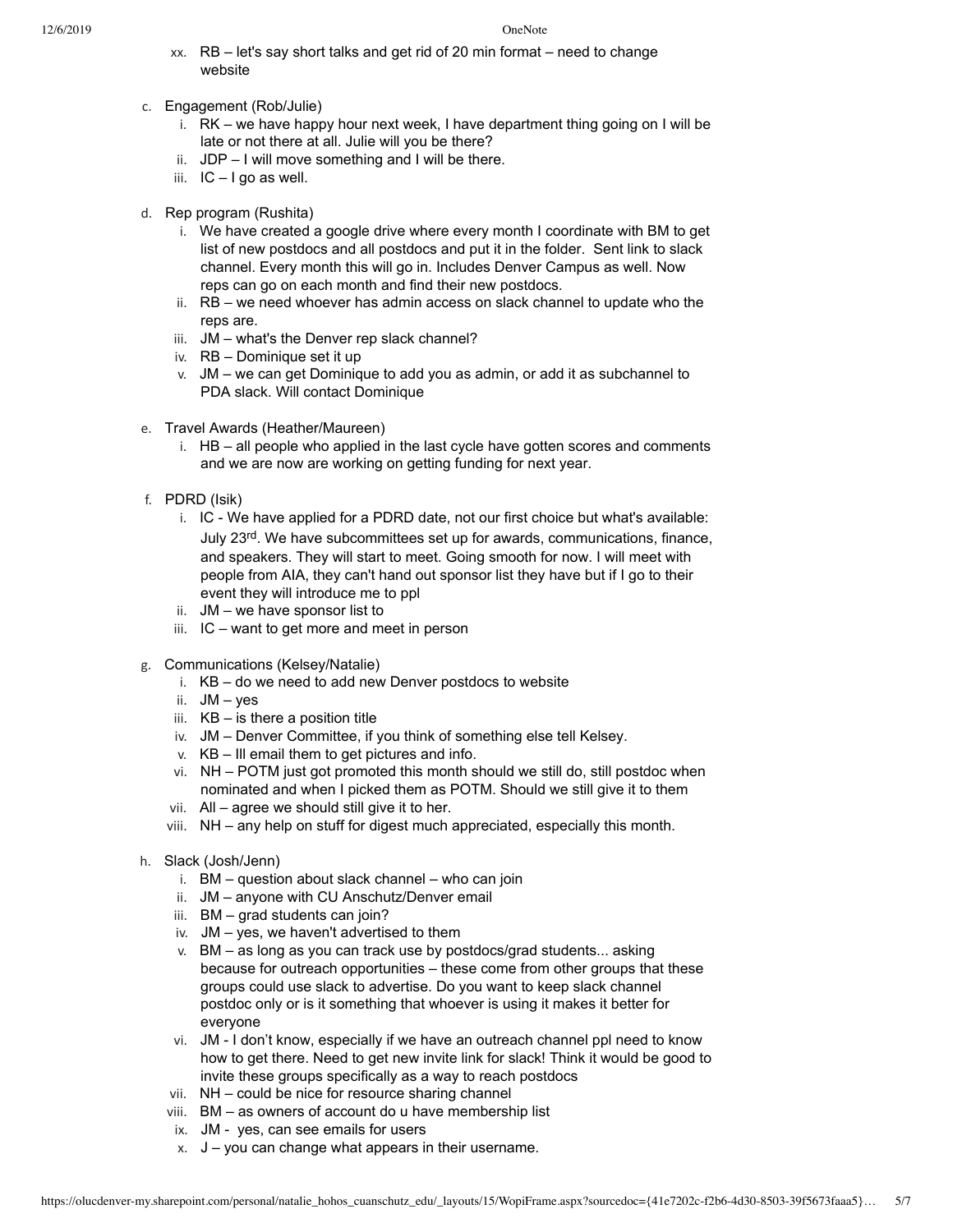- xi. BM you could figure it out after the fact then from the member list who are postdocs or other
- xii. JM yes.
- xiii. BM also good as alt mechanism to find out outreach opportunities other than email. So good for posting and finding opportunities.
- xiv. DM from posting opportunity standpoint I can see benefit from it. I feel pretty strongly that the events posted should be available to postdocs, not just grad students only. As long as we adhere to this, I would be okay with it
- xv. JM yes, for the resource sharing it would help. Is anyone opposed to at least reach out to other groups and let them know they can join, do we want to invite all grad students, many ways to do it?
- xvi. J if you invite grad students no longer postdoc channel don't have problem with this
- xvii. JM could be Postdoc grad student channel
- xviii. BM what's the line between grad student and postdoc, there really isn't one. One of your themes is to build community. Questions – would this change the feel of the tool so postdocs less likely to ask questions - don't think it would happen. Good for grad students to see what we are talking about. May be good to think about it and not decide today.
- xix. JM slack has a pool options we could pool the ppl on slack
- xx. J how long ago was slack set up
- xxi. JM 3 months ago.
- $xxi$ .  $J 3$  m is a long enough time to not expect more use
- xxiii. IC- beneficial for grad students, but what about what's for postdocs
- xxiv. JM increase chance of answer.
- xxv. KF also on Denver campus, we have more grad students than postdocs so this is a benefit for postdocs.
- xxvi. KB do we want to start it downtown
- xxvii. JM we could if Denver wants to invite them to their subchannel.
- xxviii. J could be beneficial.
- xxix. BM lots of gad students, imp. To think about what grad students to include
- $xxx.$  J yes there are MS and PhD
- xxxi. RK do we want to add English PhDs to slack channel
- xxxii. JM that's what would happen in Denver
- xxxiii. BM there are not that many PhD programs on Denver, there are a lot of MS programs but not PhD. There would be a lot of masters students in arts and media, potentially different. Also slack is opt in, so if it's not useful they won't opt in.
- xxxiv. JM maybe we should digest longer
- xxxv. J -I have interacted with grad students in humanities, their lives are not that different, they would benefit from that aspect.
- xxxvi. BM suggest we keep thinking. One way to start getting grad student work through groups that would be likely to use/have something similar and then go from there.
- xxxvii. JM Organizations constantly ask us to send out emails. Have them post here instead or in addition to
- 5. Other Business
	- *a.* BM I did a mock interview with a postdoc from the Denver campus really helpful for me, not being physically located there not a barrier to provide coaching sessions – one of the things we talked about that the first round is a phone or skype interview. So practicing them and get better at this and having opportunity to practice this is helpful. As a program, can we provide virtual mock interviews for each other. I can provide standard questions to ask, don't have to know anything about them but can give feedback on things like you were looking down the whole time, etc. Could be a cool program to develop. A way for postdocs to provide feedback to other postdocs. Wanted to throw that idea out there for the PDA to think about. I'd be happy to work with you on that program. *One interview tip – set computer up with white board behind it and write your talking points on the board so you can see them without looking down.*
	- b. JM having a career development committee could be a good place to do this. Then you need volunteers.
	- c. BM I don't want to be only one doing this, can we get people to sign up to be resources for this. So we have a group of ppl to do this. We can have standard list of